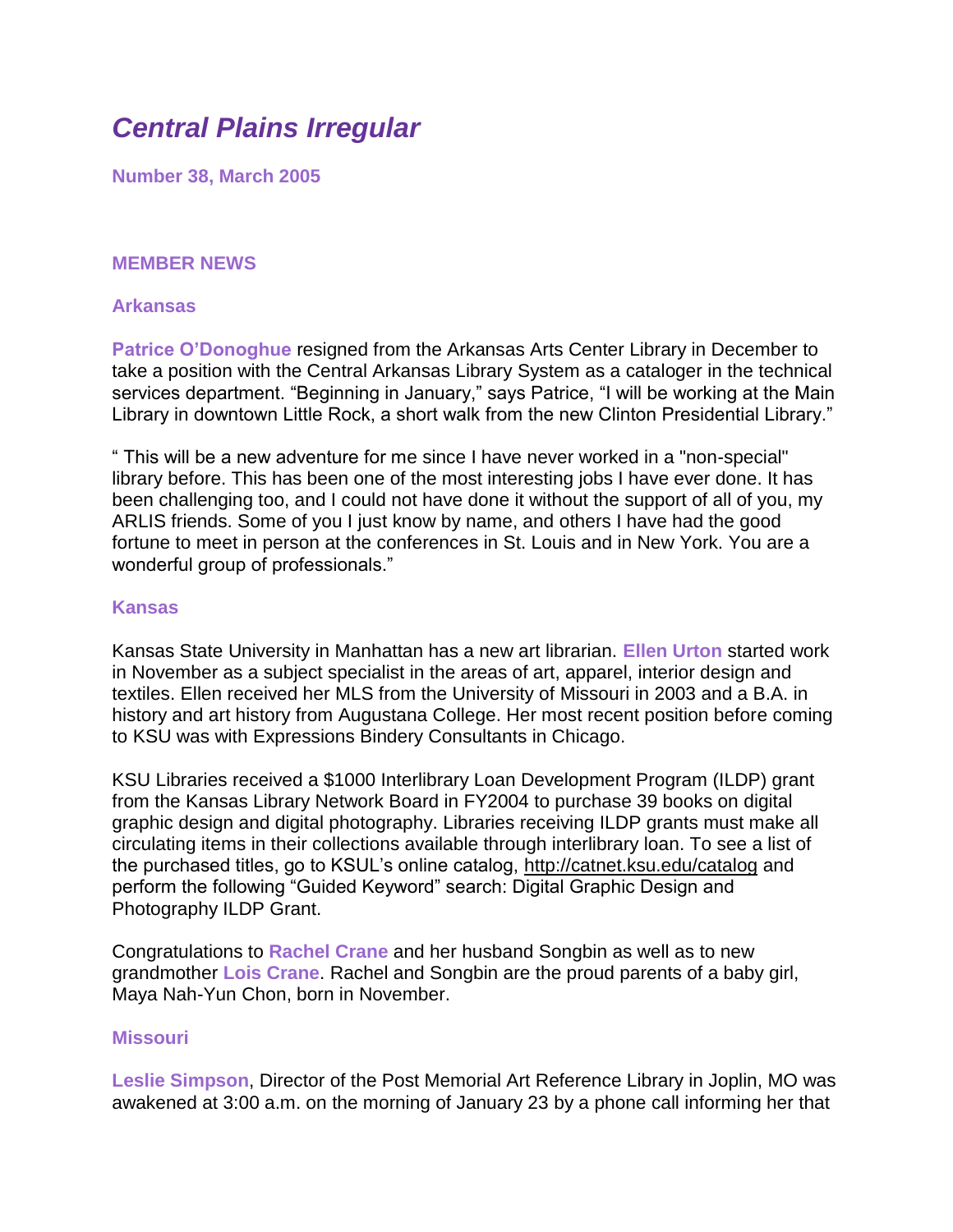a drunk driver, being pursued by police at 55 mph, had smashed through the brick wall of the library. When she arrived at the library, she found the impact had propelled a heavy 16th century English oak court cupboard out into the room and two 18th century Chinese ginger jars, which had been displayed on top, were lying on the floor; one completely smashed while the other remained mostly intact. A 17th century carved and polychromed wood Madonna and Child sculpture was hurled across the room and lay broken on the floor.

After some of the shock and distress wore off, Leslie turned to ARLIS/CP for help. Susan Bobo got the word out, and within the next few days, Leslie received dozens of replies. Leslie wishes to thank everyone who responded during her hour of need. The art objects are now in the hands of restorers.

**Deborah Tinsley**, Associate Librarian of Visual Resources at Kansas City Art Institute, received a \$5000 federal "Library Services and Technology Act" (LSTA) grant administered by the Missouri State Library. The "Bring in An Expert" grant enabled the Visual Resources Library to use the services of a consultant for programming improvements to the FileMaker Pro database cataloging KCAI's slide collection.

**Jane Zander** retired in September after almost 24 years as an art library cataloger at the Nelson-Atkins Museum of Art. "My husband and I and our two cats are retiring to a house on Sugar Loaf Mountain at the Lake of the Ozarks here in our home state of Missouri. We will be located about 30 minutes from my hometown of Lebanon, Mo. They have a new library that includes a new Route 66 Museum and I will probably volunteer there in the future. We will be about 40 minutes from my sister's farm and will be able to spend more time with our nephew who will be eight in October.

While I'm obviously looking forward to this next chapter in our lives, it is also a sad time and hard to take leave of my friends and fellow art librarians, " writes Jane. " I will particularly miss my colleagues from ARLIS/NA and the ARLIS/CP chapter. I hope to attend some the future ARLIS/CP meetings. But for now, au revoir, and keep on crankin' out those beautiful art books."

In October, **Cynthia Barth** joined the staff of the Decker Library, Maryland Institute College of Art in Baltimore as Library Director. Most recently, Cynthia was Head of Library and Research Services at the Nelson-Atkins Museum in Kansas City, Missouri.

The Richardson Library launched their Innovative Interfaces Millennium System in the fall of 2003. The Saint Louis Art Museum shares the system with the Missouri Botanical Garden Library and the Research Library of the Missouri Historical Society. For the first time the library's catalog is available on the web at<http://www.slrlc.org/search~S3/>

In July of 2004, the Richardson Library was awarded a Missouri State Digitization Grant to create a digital resource documenting the visual history of the Saint Louis Art Museum Cass Gilbert building. The work is at the halfway point; approximately 700 archival slides and photographs of the museum building throughout its history have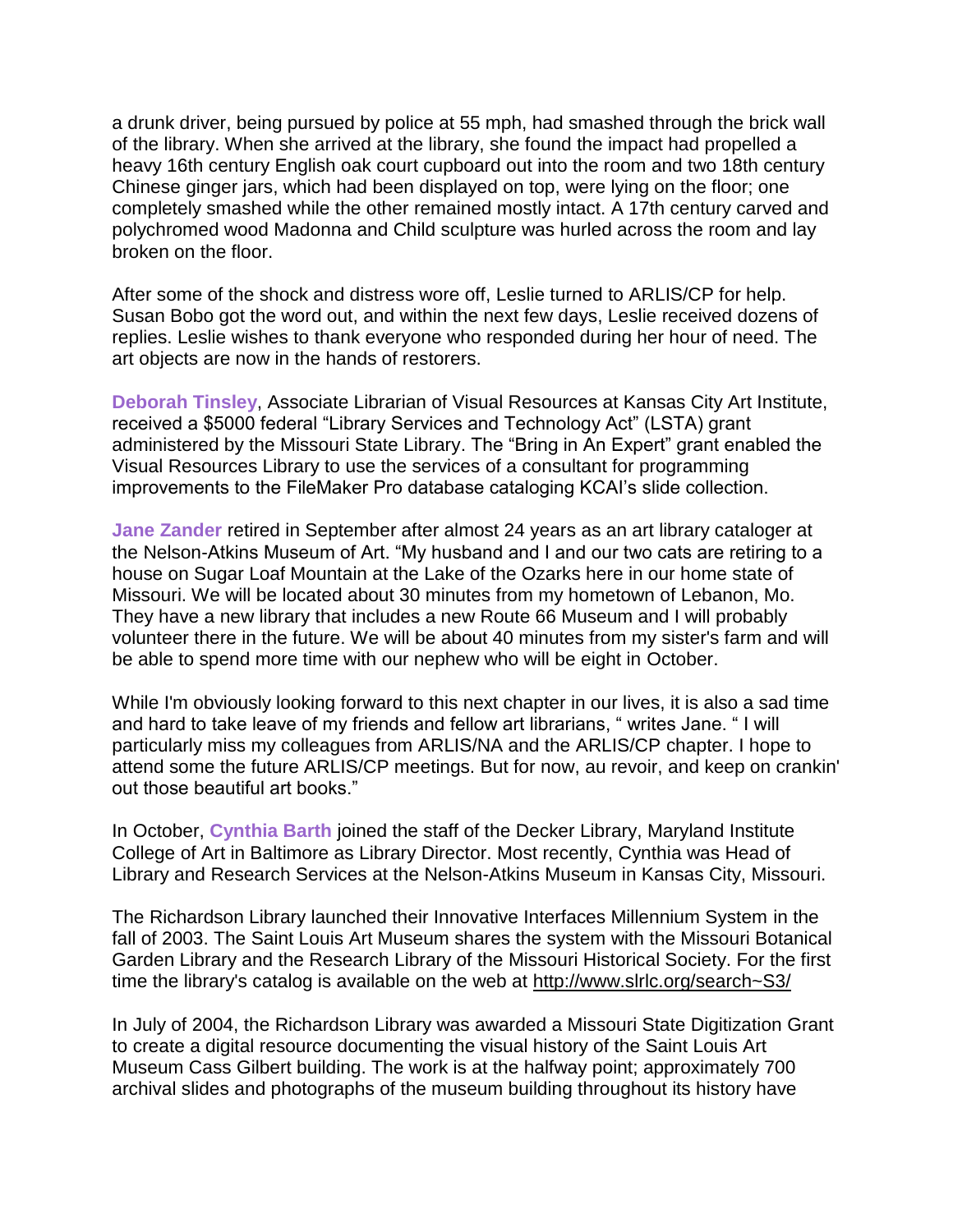been scanned. The project includes exterior views, plans, and models for a variety of renovations. Approximately half of the images are interior views representing a historical perspective of the galleries, shops, and restaurants. A searchable database will be constructed and linked to both the Virtually Missouri web site and SLAM web site. The target date for completion is June 30, 2005.

In May 2004, **Marianne Cavanaugh** was elected President-Elect of the St. Louis Metro Area Chapter of SLA. The position is a three-year commitment to serve on the Executive Board with a progression from President-Elect, to President and then Past President.

**Suzy Frechette** has been working on a Virtual Exhibit about the special holdings of the Steedman Architectural Library of the St. Louis Public Library. This spring, the exhibit will become available through the SLPL homepage. Suzy has chosen some of the most spectacular and important books in the collection, spanning 16th century editions of Vitruvius through 20th century editions of Frank Lloyd Wright, up to contemporary holdings. A professional photographer has produced wonderful high-resolution images of some of the most beautiful pages and bindings represented in the collection. Suzy has been spending countless hours this winter researching and writing captions about the architects, buildings, and books that will be featured.

Suzy's term as Midwest Regional Representative will come to an end during ARLIS/NA 2005 in Houston. **Leigh Gates** of the Art Institute of Chicago will be the new Midwest Regional Representative.

At Washington University, construction continues on the Sam Fox Arts Center project, which will include a new Museum building, Art Annex and Art & Architecture Library. Completion is predicted for Fall 2006.

In August 2004, **Ellen Petraits** attended the International Library Federation's conference in Buenos Aires. Highlights included touring the National library, seeing Luis Borge's writing desk and meeting colleagues at the Art Library Section tour of the Espacio Fundación Telefónica.

**Gloria Short**, formerly with the Springfield Art Museum, is happily retired and living in Fair Grove, MO. "My retirement continues to be busy making dresses for my daughter's wedding and a few other things, like rides on my husband's Harley Davidson," writes Gloria.

### **Nebraska**

**Casey Kralik** left the Joslyn Museum of Art, Omaha, in December to become Technical Services Librarian at Bellevue University in Bellevue, Nebraska. Casey's new email is kralik@bellevue.edu.